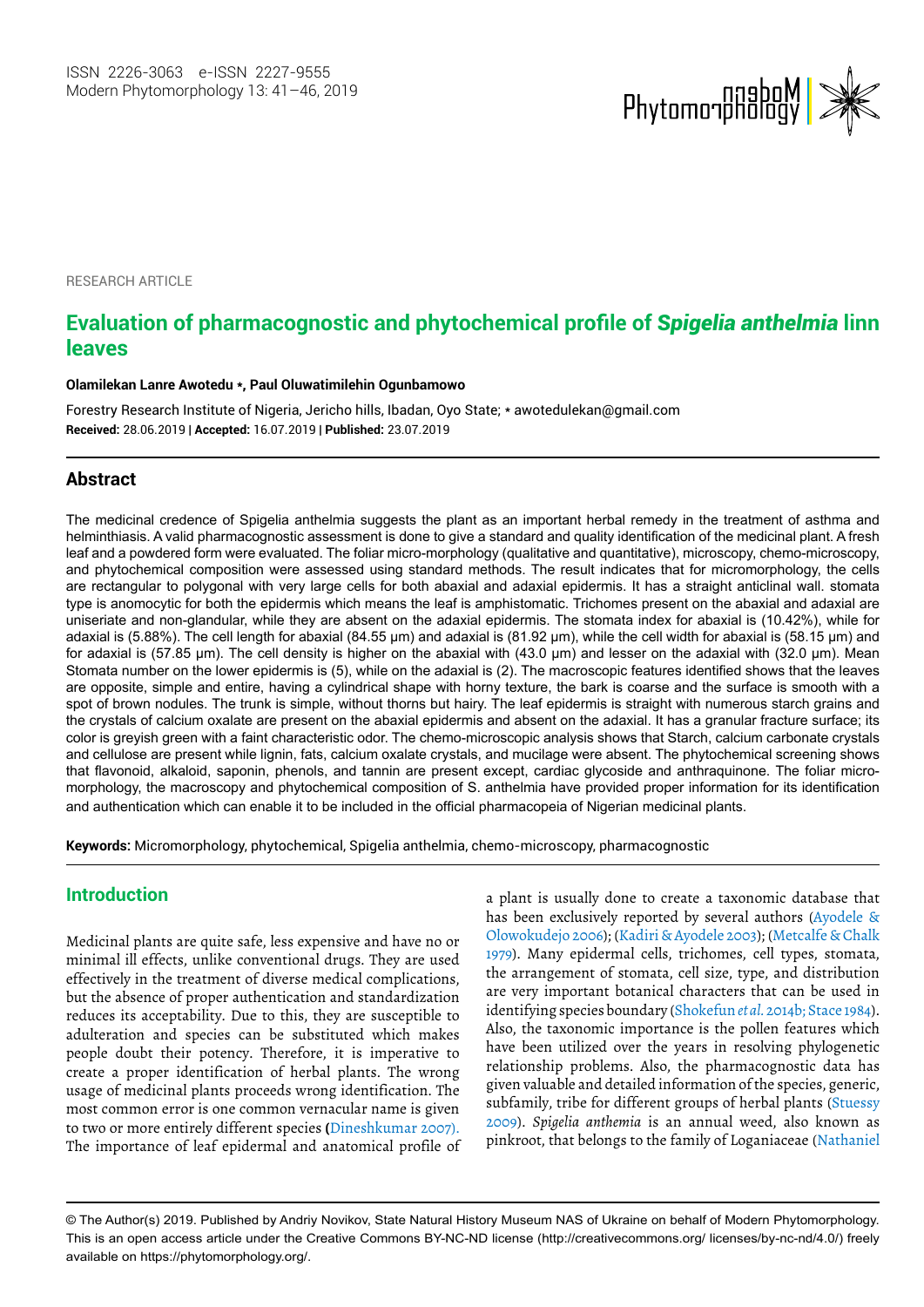& Addison 2015). It is about 60 cm high with a scarcely branched stem and short-stalked, feather-like lobed leaves sets in whorls of four. The spikes with small purple or bright red flowers come out of the whorl. The fruit is a two-lobed capsule with warty seeds (Valkenburg 2003). The leaves are popularly used in the treatment of asthma and helminthiasis in several parts of Africa (Akah et al. 2003). Anthelmintic (Ademola et al. 2007) and cardioprotective activities have been reported. It has been revealed that the leaves contain anti-inflammatory and broncho-spasmolytic properties (Ezike et al. 2008). The plant is effective in the treatment of pericarditis and any other cardiovascular diseases of the heart. They are widely used for chronic catarrh, difficult breathing and deworming. It is given to angina pectoris patients accompanied by constricting pains that spread into the chest, to one or both the arms and up to the throat. *S. anthelmia* is an important remedy in the treatment of toothache, headache, common cold, heart disease, migraine, antibacterial, chronic mouth odor and pain, chest pain and fever. They fight against tapeworm and roundworm in the body (Okwu 2001). Pharmacognostic parameters like qualitative microscopy, quantitative leaf microscopy, microscopy, chemomicroscopy, and phytochemical studies are few of the basic parameters for standardization of herbal plants. Hence there is a need to provide a botanical and taxonomic standard which can guarantee the quality and prepare a monograph which would help in the proper identification of the plant.

## **Materials and Methods**

## **Plant collection**

The leaf was harvested within the premises of the Forestry Research Institute of Nigeria, Ibadan, Oyo State, Nigeria and was identified by a taxonomist at the taxonomy section of the institute. After collection, the left sample was air dried, powdered and stored in an airtight jar until required for use (Fig. 1).

#### **Standardization parameters**

#### **Microscopic evaluation**

**1) Epidermal section (ES) preparations:** The leaf sample was cut into sizeable portions and soaked in Nitric acid (HNO )<br>. in well covered Petri dishes for some hours depending on the plants. The lower and upper epidermis was soaked separately in the Petri-dishes. This is to macerate the mesophyll. Tissue



disintegration was indicated by bubbles and the epidermal layer removed with forceps were transferred into a clean Petri dishes containing distilled water, it was then transferred again into another Petri dish containing 1ml of ethanol for some minutes, this enables hardening of the tissue cell. Afterward, safranin o was used in staining the tissues and distilled water was used to rinse again to remove the red stain. The epidermal layer was then placed on a microscopic slide, thereafter, a drop of glycerol was added on the epidermal layer that was on the slide, it was covered with coverslips and a sealant was used to ring the edges to prevent dehydration. Two slides were prepared for each epidermis (Abaxial and Adaxial) of the leaf sample. Methods followed those of (Radford et al*.* 1974; Khatijah & Zaharina 1998; Adedeji 2004; Metcalfe & Chalk 2004; Evans et al. 2005; Brain & Turner 1975).

The stomata index (SI) using the formula described by (Salisbury 1927).

 $I=S/E+S \times 100$ 

Where I-Stomata Index

S-No of Stomata per unit area

E-No of epidermal cells in the same unit area

**2) Transverse section (TS) preparations:** Anatomical sections of the leaf were prepared by using a sledge micrometer on the specimen. The leaf blade was then put inside a container and safranin was used in staining the epidermis for some minutes. The outer cell layer was then cleaned in distilled water and later ethanol. Thereafter, it was stained again and rinsed with absolute ethanol. It was then placed into a container containing 1ml of Ethanol/Xylene until the epidermis is very clear. The sections were cleared with chloral hydrate solution and mounted on a slide with dilute glycerin (Evans et al. 2005; Brain & Turner 1975).

**3) Light microscopy:** The leaf epidermal preparations for both epidermal and transverse sections were properly labeled and examined using a light microscope with (x40, x10, x4) magnification. Photo-micrographic images of each sample were viewed with a digital camera mounted on Olympus photomicroscope. The micrometer eyepiece was viewed to make the necessary measurements and observations. For each micro-morphological character, measurements were randomly recorded for each of the microscopic slides. The mean and standard error values reported for each of the microscopic and quantitative parameters on the basis of their occurrence were calculated. Salisbury 1927 method was used to calculate the stomata index, and the formula used was written below.

- $I=S/E+S \times 100$
- Where I-Stomata Index
- S-No of Stomata per unit area
- E-No of epidermal cells in the same unit area

## **Macroscopic and organoleptic characters**

The macroscopic and organoleptic characters of the leaf can be evaluated by using the sense organs. They provide a quick and easy way to establish a plants identity and in order to ensure proper standardization of a particular medicinal plant. **Figure 1.** *Leea guineensis* leaves.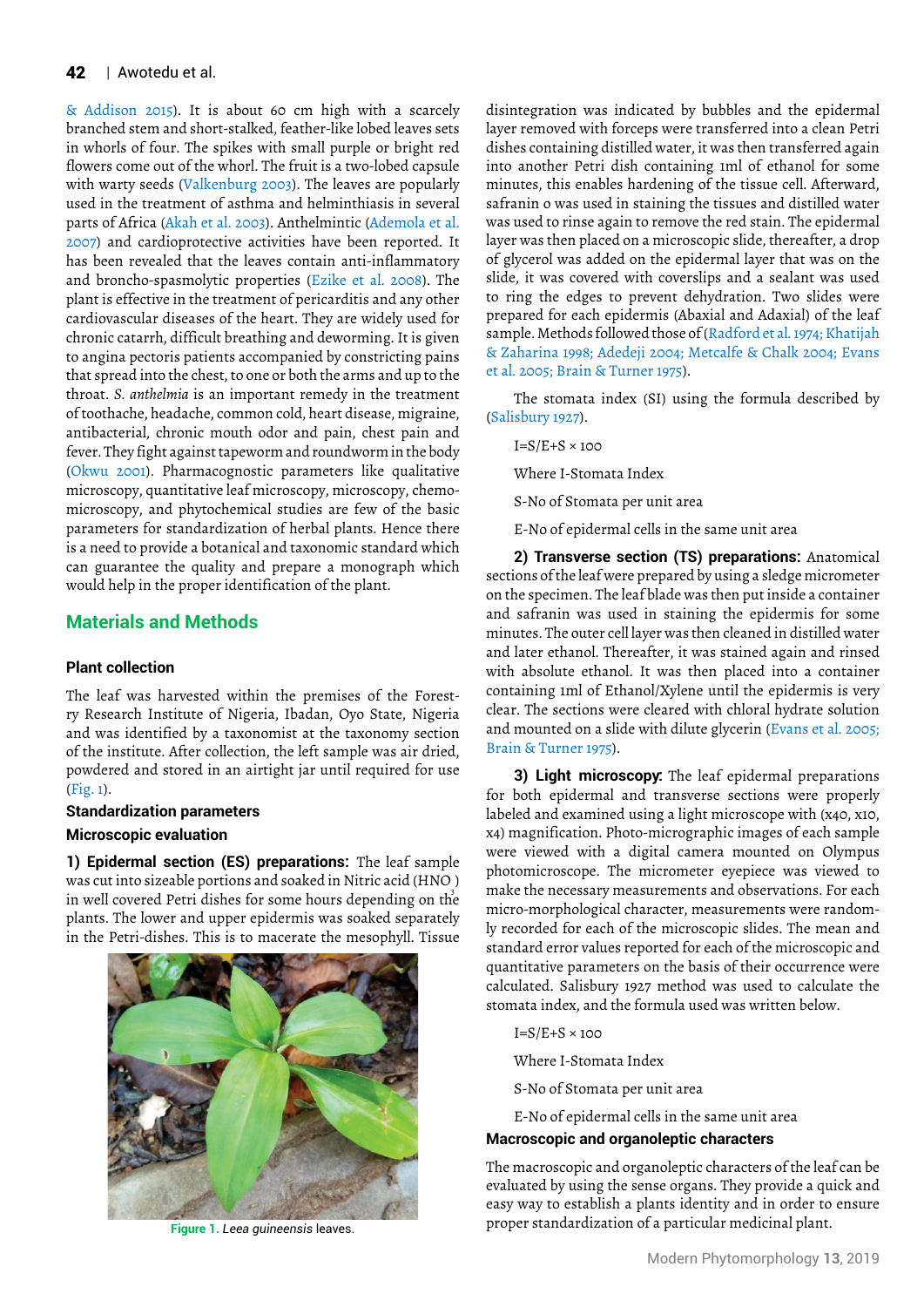Organoleptic features such as shape, odor, size, taste, color, and fracture of stem bark, leaf structure like margin, apex, base surface etc. All these were described according to standard methods by (Evans et al. 2005; Brain & Turner, 1975). Images were captured using a digital camera.

#### **Phytochemical estimation**

Phytochemical screening was performed on the powdered leaf sample using standard biochemical procedures as described by (Harbone 1998). The preliminary evaluation was done to detect the secondary metabolites present such as flavonoids, phenols, alkaloids, saponin, phenols, anthraquinone, tannin, and cardiac glycoside.

#### **Chemo microscopic evaluation**

The powdered leave sample was placed on the microscopic slides and observed under a compound microscope for the detection of chemical substances like; cellulose, tannins, fat and oils, starch, lignin, calcium oxalate and calcium carbonate (Evans et al. 2005; Trease & Evans 1996).

**Lignin test:** The powdered plant was mounted in phloroglucinol followed by concentrated hydrochloric acid; a red coloration shows that lignin is present.

**Cellulose test:** The powdered whole plant was mounted in N/50 iodine solution followed by 66% sulphuric acid. A blue coloration indicates the presence of cellulose.

**Starch test:** The powdered plant was mounted in N/50 iodine. Bluish coloration indicates the presence of starch.

**Calcium oxalate crystals test:** Chloral hydrate solution was used in clearing the powdered plant sample. The crystals of calcium oxalate have definite sizes and shapes and they are very bright. On addition of 80% hydrochloric acid and viewing under a microscope, the disappearance of calcium oxalate crystals confirms their presence.

**Calcium carbonate test:** 2ml of the chlorate hydrate solution containing the powdered plant sample was taken and placed on the microscopic slide. 1-2 drops of the acetic acid solution were added on the sample. Evolution of gas shows that calcium carbonate is present.

**Test for oils:** The powdered plant was mounted in Sudan IV reagent. Pinkish coloration is an indication of the presence of oils.

**Mucilage test:** The powdered leaf sample was placed on the slide and Ruthenium red (a drop) was added, a pink coloration shows that mucilage is present.

**Statistical analysis:** The statistical analyses were carried out by analyses of variance ANOVA using SPSS version 20. The significant differences among mean values were calculated by Duncan's multiple range tests at p<0.05 and results were presented as mean ± standard deviation (SD).

## **Results and Discussion**

#### **Micro-morphology**

The result indicated in Tab. 1. shows that the qualitative evaluation of the epidermal section of *Spigelia anthelmia* leaves on the microscopic slide using a microscope shows that a very clear and large cell, straight and rectangular to polygonal cell shape on both abaxial and adaxial epidermis is present. Presence of Anomocytic stomata, the epidermal walls have straight anticlinal walls. The abaxial epidermis as a nonglandular trichome, while trichome is absent on the adaxial epidermis. There is the presence of crystals on the abaxial epidermis and absent on the adaxial.

The result presented in Tab. 2., is of the quantitative leaf micromorphology of *Spigelia anthelmia*. The result indicates that cell length for abaxial is (84.55 μm), while on the adaxial it is (81.92 μm). The cell width for both the epidermis is comparably the same. The result of the cell density reflects that the epidermal cells on the abaxial (43.0 μm) are more than the adaxial (32.0 μm). The mean number of stomata is 5, while on the adaxial is 2. The stomata index for abaxial and adaxial are (10.42% and 5.88%) respectively. The palisade ratio is 28.5.

#### **Macroscopic description**

The macroscopic properties which cover organoleptic features via botanical description have provided a simple and quick means for proper identification of the plant. The macroscopic features and organoleptic characters show the features and characters shown in Tab. 3.

#### **Phytochemical screening**

The result of the qualitative preliminary assessment for phytochemicals of the crude powder of *Spigelia anthelmia* is expressed in Tab. 4. The result shows that phytochemicals are present in the leaves of *S. anthelmia.* The phytochemicals present include alkaloids, saponins, flavonoids, phenolics, and tannin, while anthraquinone and cardiac glycosides are absent.

#### **Chemo-microscopic evaluation**

Chemo microscopic evaluation of the plant species using the powdered samples, as described in Tab. 5., reveals that starch, cellulose, Starch, Crystals, and calcium carbonate are present, while fats, lignin, calcium oxalate, and mucilage are absent.

**Table 1.** Qualitative leaf micro-morphological characteristics of *Spigelia anthelmia.*

| <b>Characters</b>         | Spigelia anthelmia                      |                                         |  |
|---------------------------|-----------------------------------------|-----------------------------------------|--|
|                           | Abaxial                                 | Adaxial                                 |  |
| Cell Shape<br>Size        | Rectangular to polygonal<br>Large cells | Rectangular to polygonal<br>Large cells |  |
| <b>Anticlinal Walls</b>   | Straight                                | Straight                                |  |
| Stomata type<br>Frequency | Anomocytic<br>Rare                      | Anomocytic<br>Rare                      |  |
| Trichome                  | Nonglandular                            | Absent                                  |  |
| Micro-Crystal             | Present                                 | Absent                                  |  |

**Table 2.** Quantitative micro-morphological characteristics of *Spigelia anthelmia* leaves.

| <b>Characters</b>   | Spigelia anthelmia |         |
|---------------------|--------------------|---------|
|                     | Abaxial            | Adaxial |
| Stomata index       | 10.42%             | 5.88%   |
| Cell length (um)    | 84.55              | 81.92   |
| Cell Width (µm)     | 58.15              | 57.85   |
| Cell density (µm)   | 43.0               | 32.0    |
| Stomata length (µm) |                    |         |
| Stomata Width (um)  | -                  |         |
| No of Stomata       | 5                  | 2       |
| Palisade Ratio      | 28.5               |         |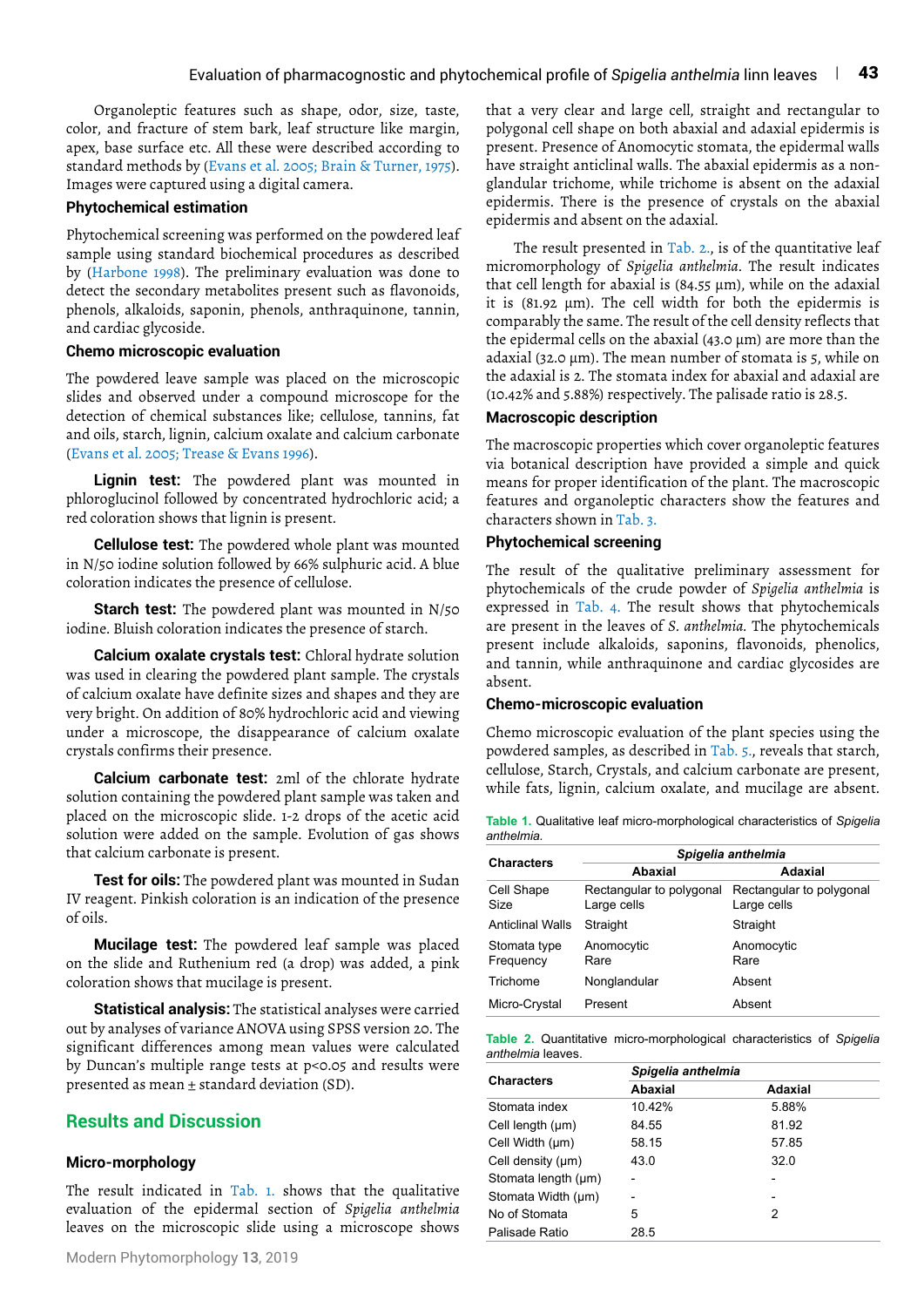#### **44** | Awotedu et al.

**Table 3.** Macroscopic features of *Spigelia anthelmia* leaves.

| Character               | <b>Observation</b>                  |
|-------------------------|-------------------------------------|
| Colour                  | Grevish green                       |
| Odor                    | Faint                               |
| Surface                 | Smooth with a spot of brown nodules |
| Trunk                   | Simple without thorns but hairy     |
| Fracture                | Transverse                          |
| Shape                   | Cylindrical                         |
| Internodes              | Short                               |
| Bark                    | Coarse                              |
| Shrinkage               | Channeled and branched              |
| Texture                 | Horny                               |
| <b>Fracture Surface</b> | Granular                            |
| Leaves                  | Opposite simple and entire          |
| Taste                   | <b>Bitter</b>                       |

**Table 4.** Phytochemical screening of *Spigelia anthelmia* leaves.

| Phytochemicals     | Spigelia anthelmia |
|--------------------|--------------------|
| Alkaloids          | ÷                  |
| Saponin            | $\ddot{}$          |
| Flavonoid          | $\ddot{}$          |
| Tannin             | $\ddot{}$          |
| Phenolics          |                    |
| Anthraguinone      |                    |
| Cardiac glycosides |                    |
|                    |                    |

#### **Table 5.** Result of Chemo microscopic evaluation.

| <b>Parameter</b>         | U <sub>1</sub> |
|--------------------------|----------------|
| Lignin                   |                |
| Starch                   | $\ddot{}$      |
| Fats                     |                |
| Calcium Oxalate Crystals |                |
| Calcium Carbonate        | $\ddot{}$      |
| Mucilage                 | $\overline{a}$ |
| Crystals                 | $\ddot{}$      |
| Cellulose                | $\ddot{}$      |

These micro-chemicals have shown various pharmacological actions and thus, may be responsible for the activities associated with the plant.

### **Discussion**

Medicinal plants are good sources of drug discovery. Standardization and correct authentication of the plant is very important to sustain purity and quality. The standardization parameters explored in this study include; microscopic, macroscopic, phytochemicals and chemo-microscopic of the plant. Evaluating all these parameters will ensure and help in maintaining quality and standard plant. It will prevent the plant from adulteration and wrong identification (Chanda 2014). The microscopic description of the qualitative features and quantitative parameters measured of the epidermal cells of *S. anthelmia* are summarized in Tab. 1. and 2. The transverse section (Fig. 2A) of the plant's leaf blade shows protoxylem, parenchyma, and metaxylem. The epidermal cells are very large and straight, having rectangular to polygonal on both surfaces of the plant species (Fig. 2C & 2D). It has a straight anticlinal wall and the stomata shape are both Anomocytic both on the lower (abaxial) and upper (adaxial) epidermis (Fig. 2C & 2D). *S. anthelmia* is amphistomatic because stomata are present on

the lower and upper epidermis of the plant. Considering the abaxial side, the stomata present is higher than the adaxial side of the leaves, taking into cognizance the result obtained for stomata index which is (10.42% and 5.88%) for abaxial and adaxial respectively. The stomata present are a closed one. The non-glandular trichomes observed on the abaxial epidermis of the plant were long, hooked and has a short basal cell and a larger bent terminal cell (Fig. 2B). Meanwhile, they are absent on the adaxial epidermis. This is in consonance with the result reported by (Metcalfe & Chalk 2004). The quantitative epidermal studies show that the mean epidermal cells in *Spigelia anthelmia* are very large (Fig. 2C).

The average number of cells ranged from 32 to 43 on lower to upper epidermis. The stomata length and width cannot be calculated because they have a closed stoma. The cell length for abaxial and adaxial epidermis are (84.55 μm and 81.92 μm) respectively. While the cell width for both abaxial and adaxial are (58.15 μm and 57.85 μm). The number of available stomata on the lower epidermis is 5; while on the upper epidermis are 2. The palisade ratio is 28.5. The palisade ratio is also calculated for the number of cells inside each epidermis in ten places divided by ten. The characteristics diagnostic feature of *S. anthelmia* leaves showed to be greyish green in color. The leave was opposite, simple and entire with a faint characteristic odor and a bitter taste. The internodes are short and the trunk is simple without thorns but hairy. The shape is cylindrical. The fracture surface is granular and transverse. The surface is smooth with a spot of brown nodules. In shrinkage, they are always channeled and branched. Chemo-microscopically, the powdered leaves gave calcium carbonate crystals and starch grains, also the starch granules are of different sizes. The pharmacognostic parameters reported in this study shows that starch, calcium carbonate crystals, and cellulose are present, while lignin, fats, and mucilage are found absent. This study is comparably similar to that reported by Elufioye & Olaifa, 2015, but on the contrary to this research work, he reports that calcium oxalate crystal is present, instead of calcium carbonate detected in this study. In his report, all the



Figure 2. Leaf micrograph (LM) of Spigelia anthelmia leaves (A): Anatomical features of the leaf blade showing Protoxylem (px), Parenchyma (Pr) and Metaxylem (max) x40 mag; (B): Leaf clearing showing epidermal cells and non-glandular trichome (tr) on the abaxial epidermis; (C): Leaf clearing showing epidermal cells and Anomocytic type of stomata on the adaxial epidermis; (D): Leaf clearing showing the epidermal cells and secretory cavities (Anomocytic stomata) of the abaxial surface; (E): Anatomical features of the leaf blade x10 mag.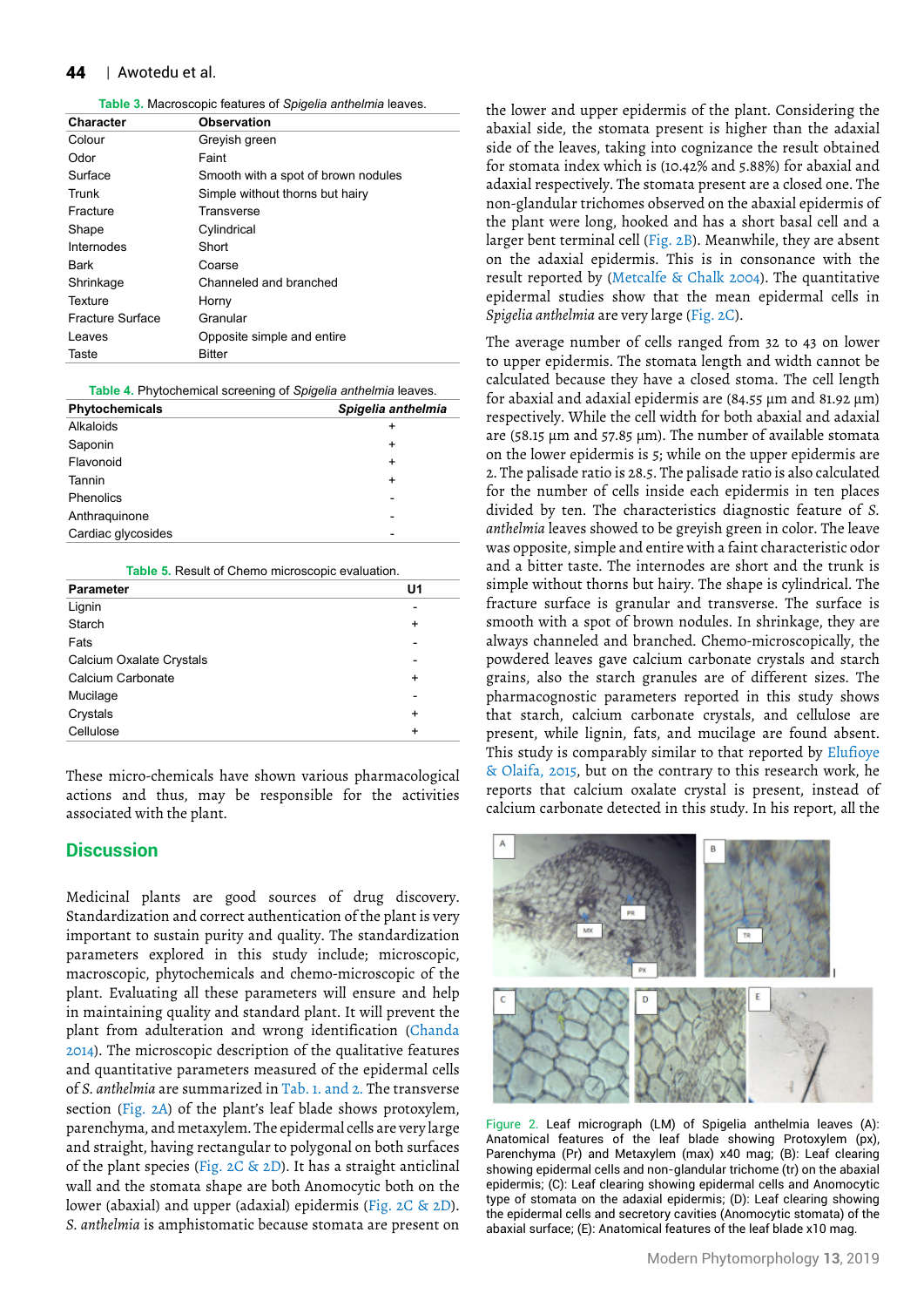parameters are present. The qualitative evaluation of the crude powdered sample shows that some secondary metabolites in *S. anthelmia* leaves are present*.* The phytochemicals present include alkaloids, saponins, flavonoids, phenolics, and tannin, while anthraquinone and cardiac glycosides are absent. Tannins serve as an antidote and have a wound healing property; it is a good antioxidant (Norton 2000). Alkaloids possess antimicrobial, anti-inflammatory and anti-fungal property (Ghosal et al. 1996). Flavonoid also has an antioxidant property which may serve as protection against free radicals in the body (Kumar & Pandey 2013). Phenolics possess antiaging properties (Brohem et al. 2011). Saponins are reported for hypoglycemic activity and antioxidant activity (Han et al. 2008; Chan et al. 2014). This preliminary phytochemical result gave valid information regarding the use of the plant for a particular biological activity to ascertain the environmental influence and plant's physiological performances.

## **Conclusion**

The present research study shows that the examined plant species are very similar in their leaf epidermal features. Nonetheless, the presence of non-glandular trichomes on the abaxial of *S. anthelmia* can serve as a diagnostic character in describing its taxonomic relevance. While this work supports the earlier studies and reports of amphistomatic leaf epidermis, it has also added to the existing botanical information and may be used in showing the originality of each species in different groups, genus, and kingdoms, as well as in their taxonomic description. Also, the phytochemical screening result will form a basis for carryinging out standardization of crude drugs and suggest its use in the treatment of diverse diseases.

## **References**

- **Adedeji O. 2004.** Leaf epidermal studies of *Emilia* Cass. (*Senecioneae, Asteraceae*) in Nigeria. *Bot Lithuan.* **10:** 12-133. https://ir.oauife. edu.ng/handle/123456789/3312
- **Ademola IO, Fagbemi BO, Idowu SO. 2007.** Anthelmintic activity of *Spigelia anthelmia* extract against gastrointestinal nematodes of sheep. *Parasitol Res.* **101:** 63-69. https://link.springer.com/ article/10.1007%2Fs00436-006-0444-0#citeas
- **Akah PA, Ezike AC, Nwafor SV, Okoli CO, Enwerem NM. 2003.** Evaluation of the antiasthmatic property of *Asystasia gangetica* leaf extracts. *J Ethnopharmacol.* **89:** 25-36. https://www.sciencedirect.com/ science/article/pii/S0378874103002277
- **Ayodele AE, Olowokudejo JD. 2005.** The family of Polygonaceae in West Africa. Taxonomic significance of leaf epidermal characters. *S Afr J Bot.* **72:** 442-459. https://www.sciencedirect.com/science/ article/pii/S0254629906000342
- **Brain KR, Turner TD. 1975.** The practical evaluation of phyto pharmaceutical. *Wright Scientechnical Bristol*. 90-112.
- **Brohem CA, Cardeal LB, Tiago M, Soengas MS, Barros SB, Maria-Englar SS. 2011.** Articifical skin perspective: Concepts and applications. Pigments Cell Melanoma Res. **24:** 35-50. https://www.ncbi.nlm. nih.gov/pmc/articles/PMC3021617/
- **Chan KW, Iqbal S, Khong NM, Ooi DJ, Ismail M. 2014.** Antioxidant activity of phenolics-saponins rich fraction prepared from defatted kenaf seed meal. *LWT-Food Sci Technol.* **56:** 181-186. https:// www.sciencedirect.com/science/article/pii/S0023643813003836
- **Chanda S. 2014.** Importance of pharmacognostic study of medicinal plants: An overview. *J Pharmacogn Phytochem.* **2:** 69-73. http:// www.phytojournal.com/vol2Issue5/Issue\_jan\_2014/28.1.pdf
- **Dineshkumar C. 2007.** Pharmacognosy can help minimize accidental misuse of herbal medicine. *Curr Sci*. **3:** 1356-1358. https://www. jstor.org/stable/24099341?seq=1#page\_scan\_tab\_contents
- **Elufioye OT, Olaifa AO. 2015.** Pharmacognostic Evaluation of *Spigelia anthelmia* Linn (Loganiaceae). *European J Med Plants*. **8:** 87-96. http://www.journalrepository.org/media/journals/ EJMP\_13/2015/Apr/Elufioye822015EJMP16490.pdf
- **Evans WC, Trease, Evans. 1996.** Pharmacognosy, 14th ed. *W.B. Sonders Co. Ltd., London.* 542-578.
- Evans WC, Trease, Evans. 2005. Pharmacognosy, 15<sup>th</sup> ed. *Rajkamal Electric press, Delhi, India.* 516-536
- **Ezike AC, Akah PA, Okoli CO. 2008.** Bronchospasmolytic activity of the extract and fractions of *Asystasia gangetica* leaves. *Int J Appl Res Nat Prod.* **1:** 8-13. https://scinapse.io/papers/1556199639
- **Ghosal S, Krishna-Prasad BN, Laksmi V. 1996.** Anti-amoebic activity of *Piper longum* fruits against *Entamoeba histolytica in vitro* and *in vivo*. *J Ethnopharmacol.* **50:** 167-170. https://doi. org/10.1016/0378-8741(96)01382-7
- **Han C, Hui Q, Wang Y. 2008.** Hypoglycaemic activity of saponin fraction extracted from *Momordica charantia* in PEG/salt aqueous twophase systems. *Nat Prod Res*. **22:** 1112-1119. http://www.paper. edu.cn/scholar/showpdf/MUT2MNxIOTD0cxyh
- **Kadiri AB, Ayodele AE. 2003.** Comparative leaf micro-morphological characters of the Nigerian species of Rauvolfia Linn. (Apocynaceae). *Biosci Biotechnol Res Commun.* **15:** 35-41.
- **Khatijah HN, Zaharina MS. 1998.** Comparative leaf anatomical studies of some *Sterculia* L. species (*Sterculiaceae*). *Bot J Linn Soc*. **127:** 159-174. https://doi.org/10.1111/j.1095-8339.1998.tb02094.x
- **Kumar S, Pandey AK. 2013.** Chemistry and biological activities of flavonoids: An overview. *Scientific World J.* 16. https://doi. org/10.1155/2013/162750
- **Metcalfe CR, Chalk L. 1979.** Anatomy of dicotyledons: Systematic anatomy of leaf and stem, with a brief history of the subject, **1**, 2nd edn. *Clarendon Press, Oxford.*
- **Metcalfe CR, Chalk L. 2004.** *Anatomy of the Dicotyledons*, **1**, 2nd ed. *Clarendon Press, Oxford.*
- **Nathaniel LB, Addison B. 2015.** An illustrated flora of the Northern United States, Canada and the British possessions. The plant list. Retrieved 2015. https://doi.org/10.5962/bhl.title.940
- **Norton BW. 2000.** The significance of tannins in tropical animal production. Tannins in livestock and human nutrition. *Aus Centre Int Agri Res.* 14-23. https://www.cabdirect.org/cabdirect/ abstract/20056701515
- **Okwu DE. 2001.** Evaluation of the chemical composition of indigenous spices and flavoring agents. *Global J Pure Appl Sci*. **7**: 455-459. http://www.sciepub.com/reference/200619
- **Radford AE, Dickson WC, Massey JR, Bell CR. (eds) 1974.** Vascular plant systematics. Harper and Row Publishers, NewYork. 891.
- **Salisbury EJ. 1927.** On the causes of and ecological significance of stomatal frequency with special reference to the woodland flora. Philo Trans Roy Society B. https://doi.org/10.1098/rstb.1928.0001
- **Shokefun EO, Orijemie EA, Ayodele AE. 2014.** Foliar epidermal and pollen characters of some species in the genus Microcos Linn. in Nigeria. *Am J Plant Sci.* **5:** 3904-3913. https://doi.org/10.4236/ ajps.2014.526409
- **Sofidiya MO, Odukoya OA, Afolayan AJ, Familoni OB. 2007.** Survey of anti-inflammatory plants sold on herb markets in Lagos Nigeria. *Int J Bot.* **3:** 302-306. http://dx.doi.org/10.3923/ijb.2007.302.306
- **Stace CA. 1984.** The taxonomic importance of the leaf surface. In VH Heywood & D.M. Moore (eds.). Current concepts in plant taxonomy. Academy Press, London. 67-94.
- **Stuessy TF. 2009.** Plant taxonomy: The systematic evolution of comparative data, 2nd edn. *Columbia University Press, New York.* 565. https://doi.org/10.1093/sysbio/syq017